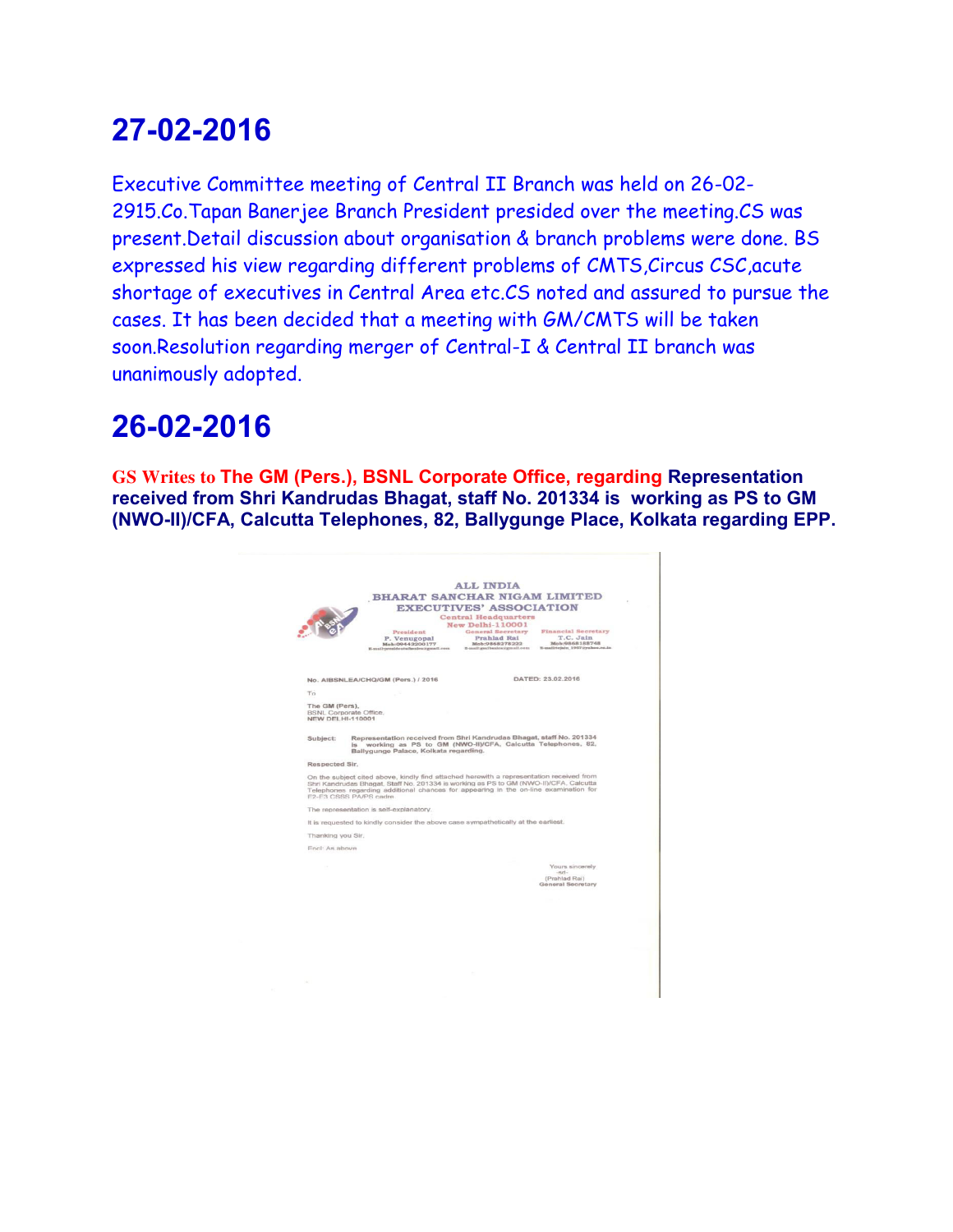On 25-02-2016 FORUM/CTD met to review the effect of motivational meeting held in Areas of CTD under the leadership of FOUM.The meeting was presided over by Com.Aloke Nandy of FNTO.Convenor congratulated all constituents for their active participation at the same time expressed concern that no tangible result is obtained.CTD is still in the last place.Our CS & President participated.

CS discussed that utter need is there to rearrangement of Executives & Non executives because in some places acute shortage is there while in some places excess manpower is underutilised. He requested that FORUM should take initiatives unitedly in this regard.He also pointed out despite commitment given no Sr.TOA(P) is deputed to DE offices to manage ERP,also no computer is installed due to problems in releasing Capital Fund through ERP.As a result of it staffs are being suffered.He requested that FORUM should take these to CGM/CTD for immediate settlement.

At last decision is taken that FORUM will arrange for vigorous marketing of BSNL Products in different areas and a meeting with CGM should immediately be arranged.

# **25-02-2016**

#### **Meeting with GM (Estt):**

**GS met GM (Estt) and discussed regarding reversion of JTO (Officiating) in their substantive grade before sending them to JTO Training. We pleaded that due to reversion order these officiating JTOs will be facing a huge pay loss in fixation and will invite litigations. GM (Estt) assured to discuss the matter with Director (HR).**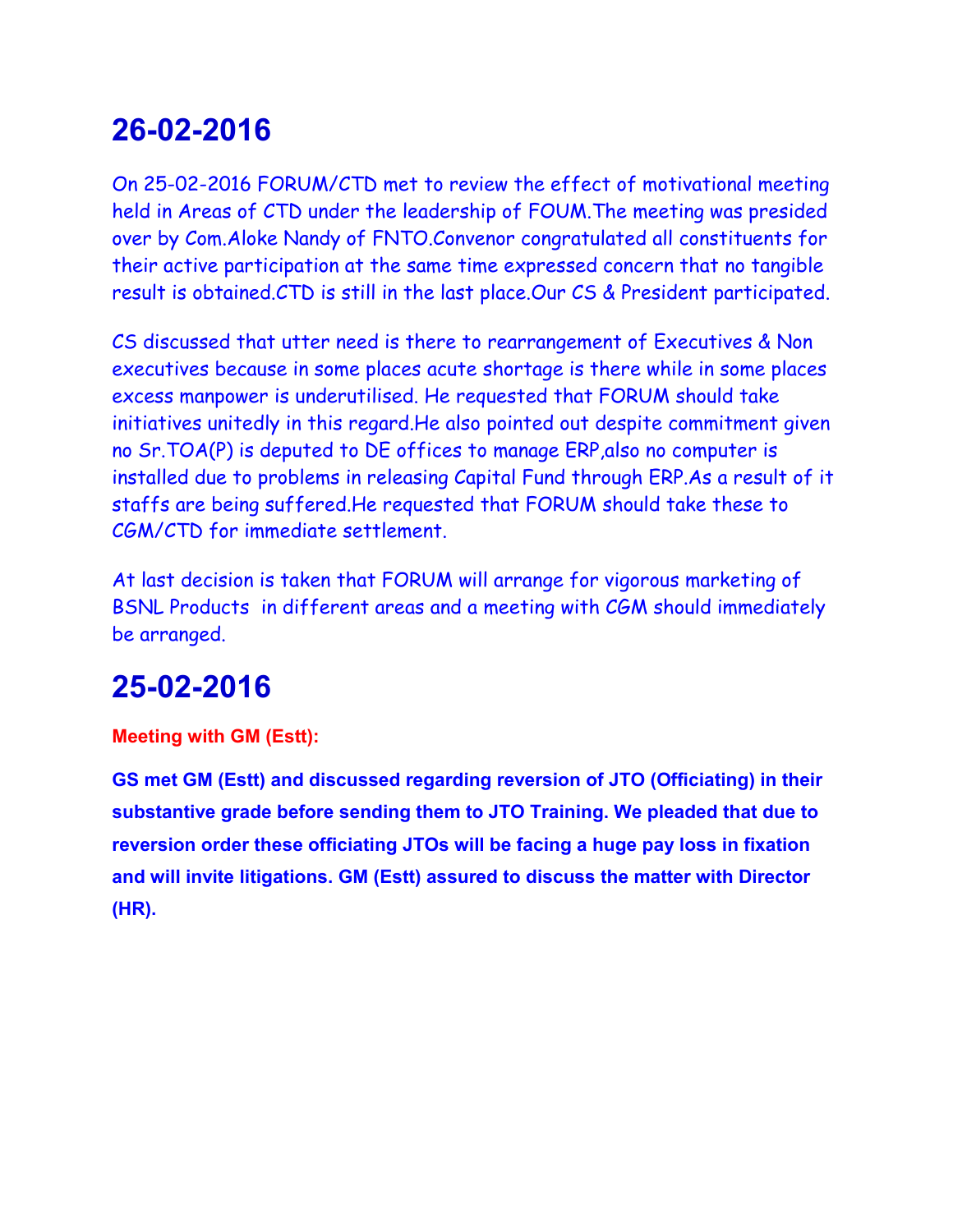**GS met GM (Pers) and discussed regarding:**

**A. CPCs from JTO to SDE, SDE to DE and DE to DGM: We requested to expedite CPCs from JTO to SDE, SDE to DE and DE to DGM. GM (Pers) informed that a DO letter has been sent CGMT Kerala Circle for filing the re-joinder in the Hon'ble High Court of Kerala in JTO to SDE Promotion stay orders and he has assured to file re-joinder within this week and will try for early hearing of the case. He further informed that the court case in Hon'ble CAT Chandigarh came for hearing on 23rd February 2016 but could not be heard due to unavailability of one Judicial Member now posted for hearing on 14th March 2016. This court case is related to the stay orders on promotions from JTO to SDE, SDE to DE and AO to CAO. Regarding DE to DGM promotions, he mentioned that the CPC is under process and on TES Gr"B" seniority issue the legal opinion is being taken. Thereafter only promotion orders may be issued.** 

#### **25-02-2016**

**Status of court case in Hon'ble CAT Chandigarh :-**

**The Court case on AO to CAO promotion, JTO to SDE promotion and SDE to DE promotion came for hearing on 23rd February 2016 in Hon'ble CAT Chandigarh but could not be heard due to the non availability of one Judicial member of the CAT bench and now posted for hearing on 14.3.2016.**

#### **25-02-2016**

**Meeting on implementation of standard E-2 / E-3 IDA Pay scales for JTO/JAO and SDE/AO Equivalent cadres respectively:**

**A meeting was held with the representatives of AIBSNLEA, SNEA and AIGETOA in the presence of GM (Establishment), DGM (Establishment) and DM (PAT). GM (Establishment) emphasized that though the committee has submitted the report and have recommended to upgrade E1A to E2 scale and E2A to E3 scale w.e.f. 01.01.2007, but its**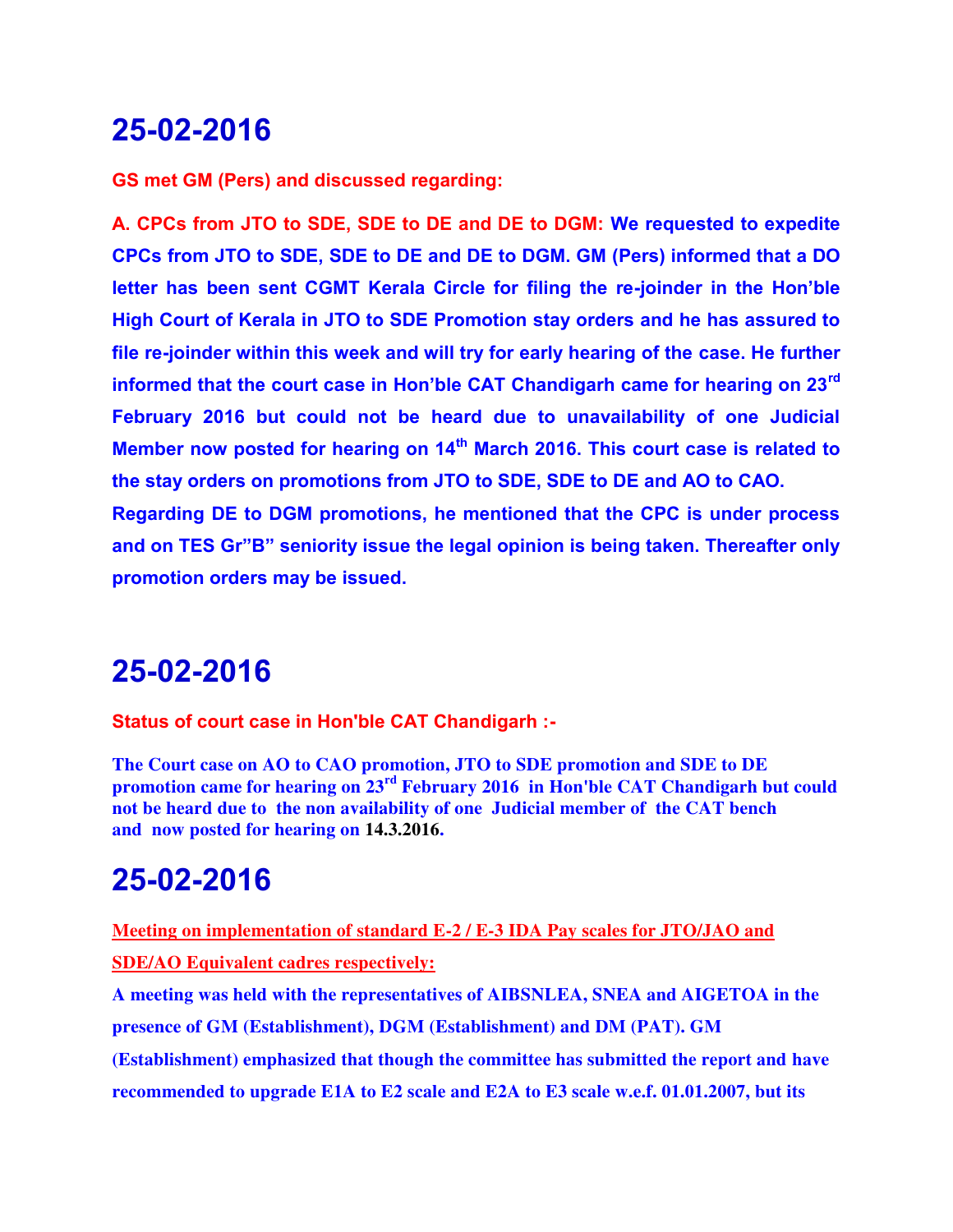**implications on other scales as well as the reaction of senior executives who will be continuing in E3 scales for 10 years etc needs to be worked out.**

**Association side representatives explained that committee in its report has kept the issue open for management and requested for taking a considerate view on the issue so that none of the executives is at loss. The facts highlighted by GM (Estt) are well known to everyone. Further Pay fixation with increment benefit on functional promotion in same scales is being adopted by many PSUs. GM (Estt) told that for implementation, certain changes will have to be implemented in EPP and BSNL MS RRs also. Association representatives stated that whatever changes that are necessary will have to be implemented and Association does not have any issue out of it provided none of the groups are at loss.**

**Finally, GM (Estt) appreciated today's discussion and told that she would apprise Director (HR) of the discussions for further necessary action.**

#### **24-02-2016**

On 23-02-2016 CS,ACS,AFS & BS/South met GM/NWO/CFA-II at his chamber in TB and discussed about some transfer/posting in Area South.We expressed our resentment that before the order is issued we are not duly consulted,which is not desirable.We also demanded for posting of staff in in several sections under CAO/FA/South immediately.We discussed about fruitful rearrangement of executive under GM's control including Area Central.CS specially sited the case of Circus CSC where only one executive(JAO) is running the centre without any staff at all.He has to work as AO also.CS warned that he won't be able to run the counter any more in such inhuman condition.GM admitted our concern & assured to look into the matter and take proper steps.

## **22-02-2016**

CS writes to GS for Regularization Mrs.Kabita Majumder JAO(Offtg.) as reminde[r\(see letter\)](http://aibsnleawb.org/KABITA.pdf)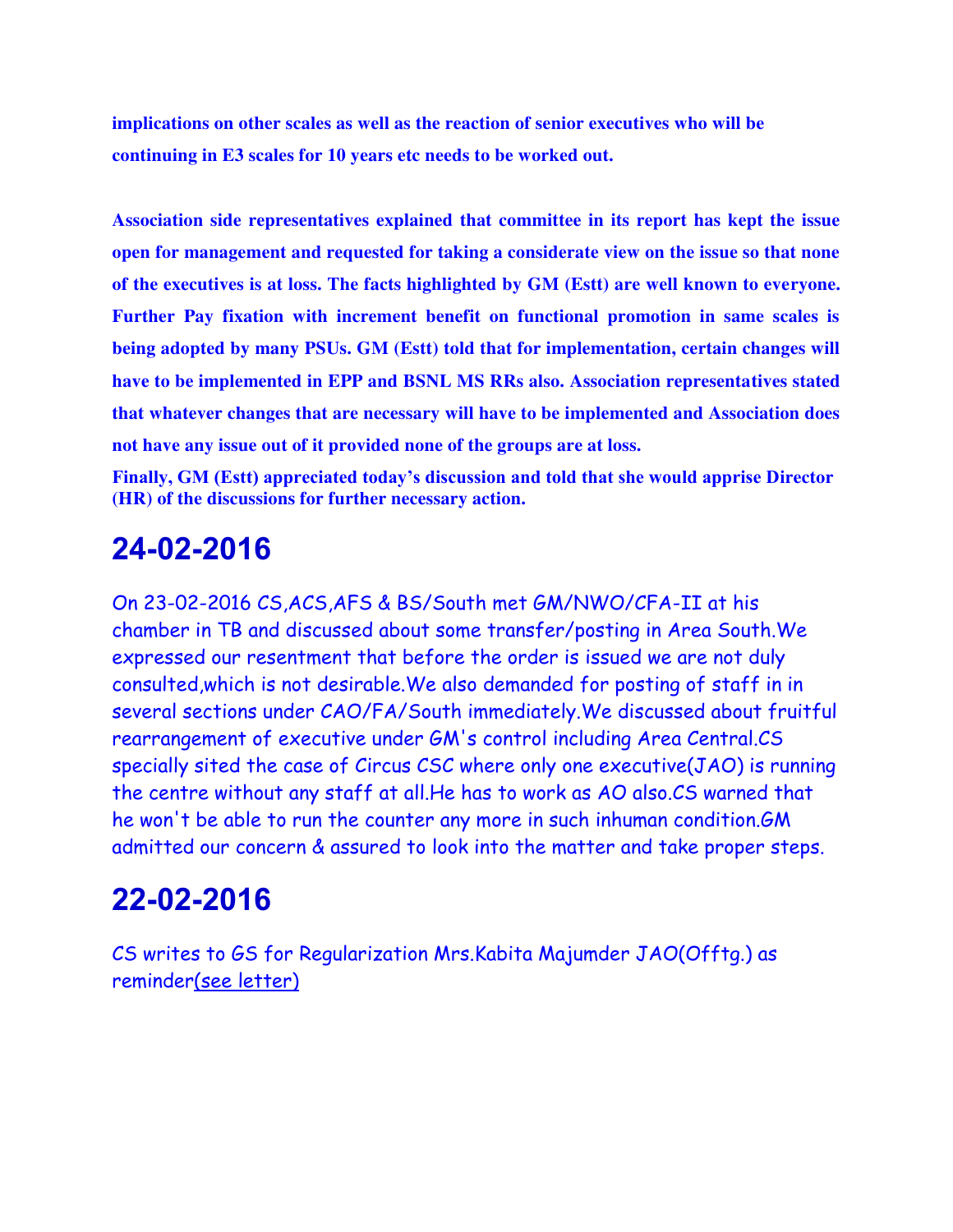The 11th motivational meeting organised by FORUM held at Ichhapur P & T community centre,Howrah for Howrah Area on 10-02-2016.About 400 staff attended and stayed upto 17-30 hrs to make the programme successful.On our behalf CS,ACS(F),BS and other members were present.The programme was convened by FORUM convenor & presided over by FORUM president.GM(CFA-I) was present.Elaborate discussion about development of CTD was taken place.CS in his speech urged upon punctuality & requested all unions & associations not to indulge in practice of late attendance and early leaving. Lack of delivery of bills to the customer is identified as one of the cause of dissatisfaction.It should be sorted out.All admitted that in CTD Howrah area is top in first day LL & BB fault clearance but all must make effort to further development.





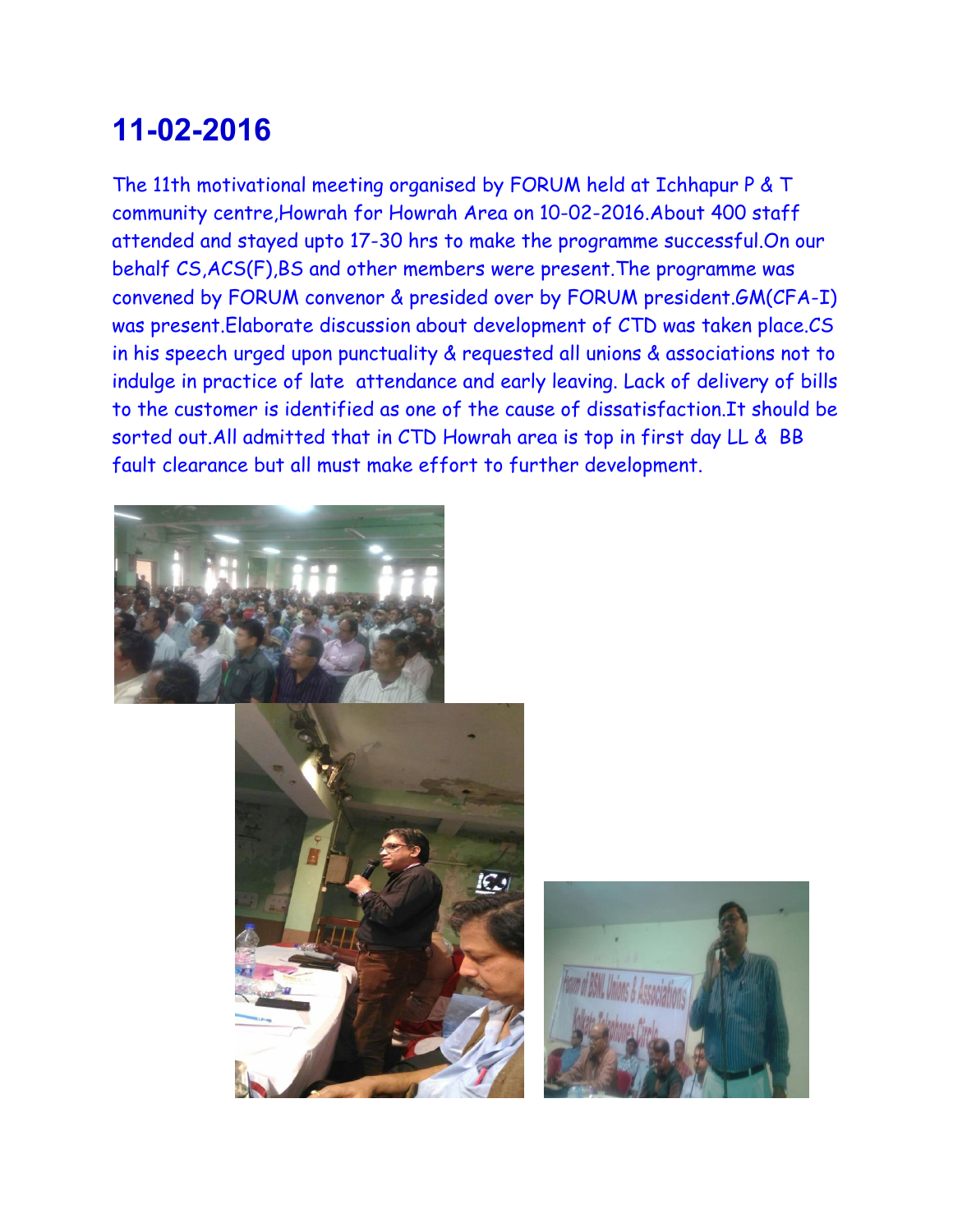**We deeply mourn the sad demise of Subhas Chandra Saha,Ex-BS of AIBSNLEA/North Branch who breathed his laset about 11-50 AM at ILS Hospital Dumdum.Members from North Branch paid their homage to the departed soul. We convey our deepest condolence to the bereaved family .May his soul rest in peace,**

### **05-02-2016**

#### **GOOD NEWS!**

Official Language(Rajabhasa) department of Jadavpur Area under GM/NWO/CFA-II brought out a unique table calender for 2016.The calender contains aesthetic value regarding Hindi as well informative content about BSNL .The whole idea was conceived by **Mrs.Mita Guhathakurta AD(OL) who is our Circle VP** . We wish to congratulate her & her whole team for this commendable effort.

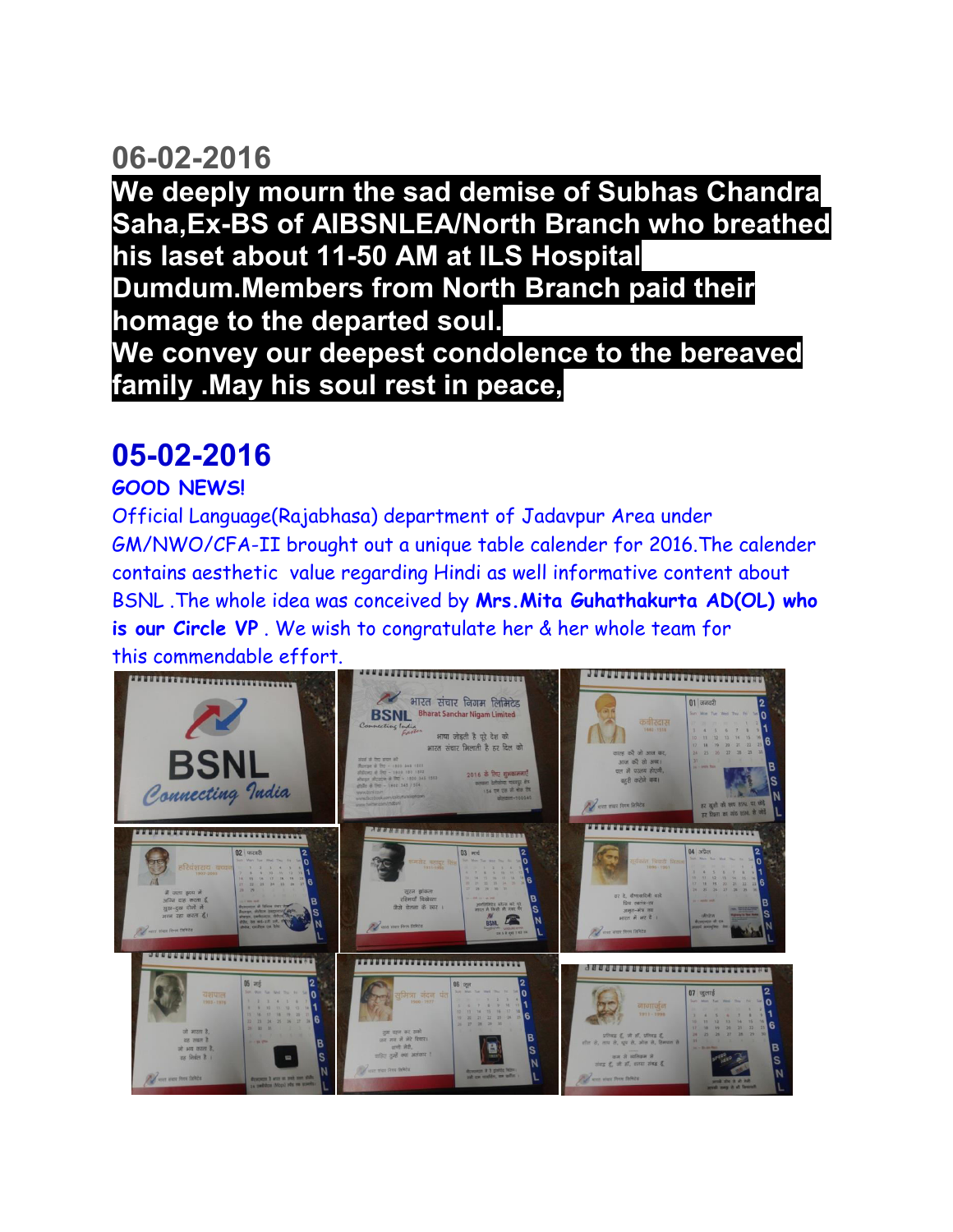

CS writes to CGM/CTD about inordinate delay in settling medical bill of retired executives[.\(see letter\)](http://aibsnleawb.org/ret_medical.PDF)

# **02-02-2016**

CS writes to GM(HR & Admin.) for training/posting of officiating [\(see the](http://aibsnleawb.org/GMHRJTO_O.PDF)  [letter\)](http://aibsnleawb.org/GMHRJTO_O.PDF)

# **02-02-2016**

On 01-02-2016 the 10th motivational meeting organised by FORUM held at Subarna Banik Samaj Hall for City Area.GM(CFA-II),DGM(City) and other officers were present.The programme was convened by FORUM convenor & presided over by FORUM president.From AIBSNLEA /CTD ACS, President,BS/TB and other members were present.Though the gathering was small but the meeting was very effective. ACS emphasized on team work and attitudinal change to the positive directivity which will definitely help to develop our work culture & change the poor scenario of CTD.GM in his address thanked FORUM leadership for this effort & said already positive change are being seen.He expressed firmly with this determination we will definitely do some better in 100 days programme(SWAS).